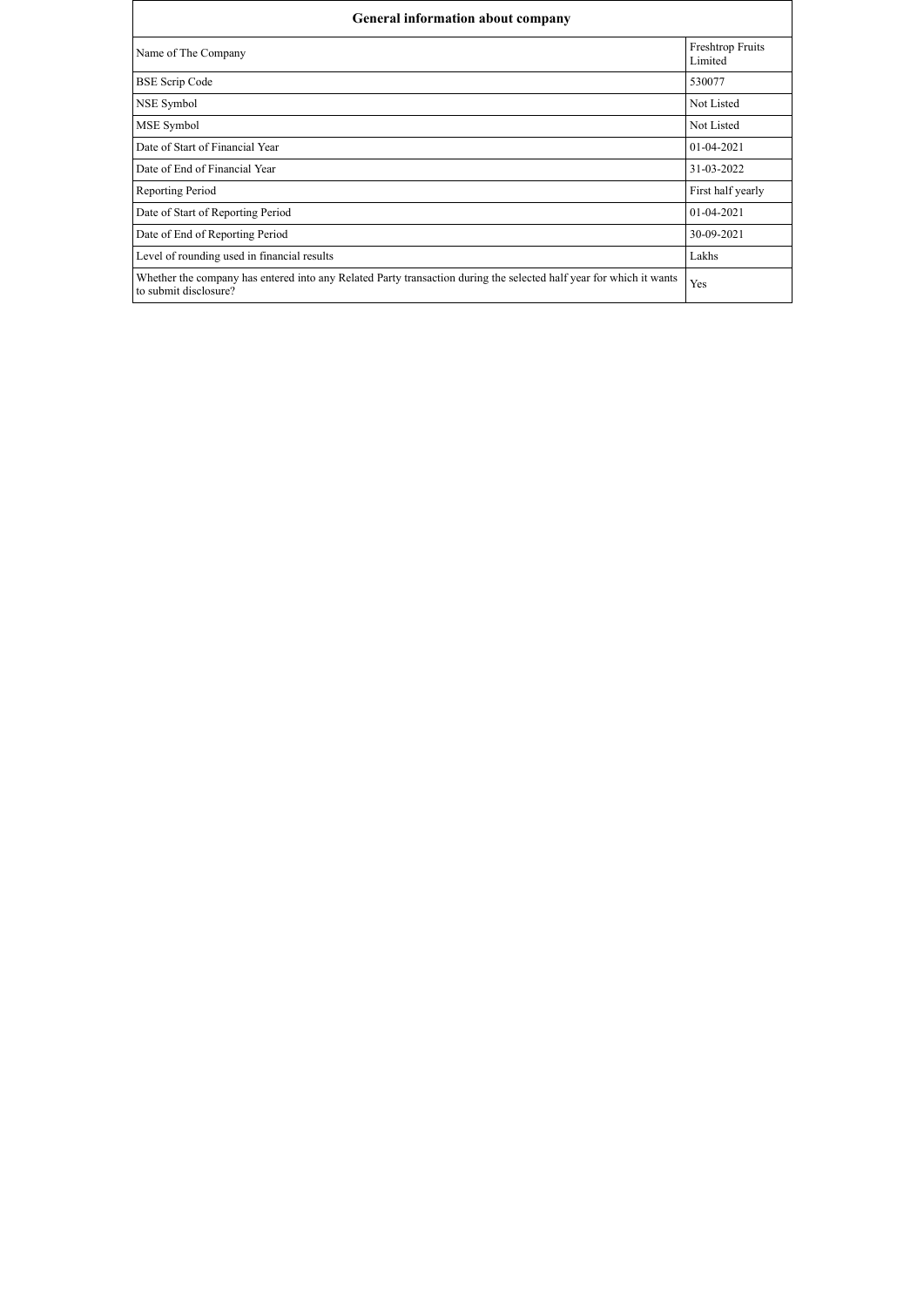## **Related party transactions**

|                                 |  |                                                   |                                                       |                                                       |                                               |                                            |                                            | Related party transactions                                                            |                                                       |
|---------------------------------|--|---------------------------------------------------|-------------------------------------------------------|-------------------------------------------------------|-----------------------------------------------|--------------------------------------------|--------------------------------------------|---------------------------------------------------------------------------------------|-------------------------------------------------------|
|                                 |  | Sr                                                | $\mathbf{1}$                                          | $\overline{2}$                                        | $\mathfrak{Z}$                                | $\overline{4}$                             | 5                                          | 6                                                                                     | $\tau$                                                |
|                                 |  | Name of the<br>related party                      | Ashok Motiani                                         | Nanita Motiani                                        | Mayank<br>Tandon                              | Priyanka<br>Tandon                         | Dipti Motiani                              | Freshcap<br>Foodstuff LLP                                                             | Sanjay<br>Prajapati                                   |
| A. Details of related party     |  | Categories<br>of related<br>parties               | Key<br>management<br>personnel of<br>entity or parent | Key<br>management<br>personnel of<br>entity or parent | Other related<br>party                        | Other related<br>party                     | Other related<br>party                     | Other related<br>party                                                                | Key<br>management<br>personnel of<br>entity or parent |
|                                 |  | description<br>$\overline{of}$<br>relationship    | Chairman and<br>Managing<br>Director                  | Whole time<br>director                                | Relative of<br>Key<br>Managerial<br>Personnel | Relative of Key<br>Managerial<br>Personnel | Relative of Key<br>Managerial<br>Personnel | Enterprises<br>under<br>significant<br>influence of<br>Key<br>Managerial<br>Personnel | Chief financial<br>officer                            |
|                                 |  | PAN of<br>related party                           | ABCPM8237G                                            | ACDPM5531B                                            | AARPT3422C                                    | ADKPM4788O                                 | ANWPM2418B                                 | AAEFF2382A                                                                            | ACDPM5531B                                            |
|                                 |  | $\mathop{\rm CIN}\nolimits$ of<br>related party   |                                                       |                                                       |                                               |                                            |                                            |                                                                                       |                                                       |
| <b>B.</b> Details of<br>related |  | Purchase of<br>goods and<br>services              | $\boldsymbol{0}$                                      | $\boldsymbol{0}$                                      | $\boldsymbol{0}$                              | $\boldsymbol{0}$                           | $\boldsymbol{0}$                           | $\boldsymbol{0}$                                                                      | $\boldsymbol{0}$                                      |
| party<br>transactions           |  | Sale of<br>goods and<br>services                  | $\boldsymbol{0}$                                      | $\boldsymbol{0}$                                      | $\boldsymbol{0}$                              | $\boldsymbol{0}$                           | $\boldsymbol{0}$                           | $\boldsymbol{0}$                                                                      | $\boldsymbol{0}$                                      |
|                                 |  | Purchase of<br>fixed assets                       | $\boldsymbol{0}$                                      | $\boldsymbol{0}$                                      | $\boldsymbol{0}$                              | $\boldsymbol{0}$                           | $\bf{0}$                                   | $\boldsymbol{0}$                                                                      | $\boldsymbol{0}$                                      |
|                                 |  | Sale of fixed<br>assets                           | $\boldsymbol{0}$                                      | $\boldsymbol{0}$                                      | $\boldsymbol{0}$                              | $\boldsymbol{0}$                           | $\boldsymbol{0}$                           | $\boldsymbol{0}$                                                                      | $\boldsymbol{0}$                                      |
|                                 |  | Rendering of<br>services                          | $\boldsymbol{0}$                                      | $\boldsymbol{0}$                                      | $\boldsymbol{0}$                              | $\boldsymbol{0}$                           | $\boldsymbol{0}$                           | $\boldsymbol{0}$                                                                      | $\boldsymbol{0}$                                      |
|                                 |  | Receiving of<br>services                          | $\boldsymbol{0}$                                      | $\boldsymbol{0}$                                      | $\boldsymbol{0}$                              | $\boldsymbol{0}$                           | $\boldsymbol{0}$                           | $\boldsymbol{0}$                                                                      | $\boldsymbol{0}$                                      |
|                                 |  | Leases                                            | $\boldsymbol{0}$                                      | $\boldsymbol{0}$                                      | $\boldsymbol{0}$                              | $\boldsymbol{0}$                           | $\boldsymbol{0}$                           | $\boldsymbol{0}$                                                                      | $\boldsymbol{0}$                                      |
|                                 |  | Loans and<br>advances<br>given                    | $\boldsymbol{0}$                                      | $\boldsymbol{0}$                                      | $\boldsymbol{0}$                              | $\boldsymbol{0}$                           | $\boldsymbol{0}$                           | $\boldsymbol{0}$                                                                      | $\boldsymbol{0}$                                      |
|                                 |  | Loans and<br>advances<br>taken                    | 11300000                                              | 3500000                                               | $\boldsymbol{0}$                              | $\boldsymbol{0}$                           | $\boldsymbol{0}$                           | $\boldsymbol{0}$                                                                      | $\boldsymbol{0}$                                      |
|                                 |  | Loans and<br>advances<br>given that<br>are repaid | $\boldsymbol{0}$                                      | $\boldsymbol{0}$                                      | $\boldsymbol{0}$                              | $\boldsymbol{0}$                           | $\boldsymbol{0}$                           | $\boldsymbol{0}$                                                                      | $\boldsymbol{0}$                                      |
|                                 |  | Loans and<br>advances<br>taken that<br>are repaid | 11300000                                              | 3500000                                               | $\boldsymbol{0}$                              | $\boldsymbol{0}$                           | $\boldsymbol{0}$                           | $\boldsymbol{0}$                                                                      | $\boldsymbol{0}$                                      |
|                                 |  | Deposits<br>placed                                | $\boldsymbol{0}$                                      | $\mathbf{0}$                                          | $\boldsymbol{0}$                              | $\boldsymbol{0}$                           | $\boldsymbol{0}$                           | $\boldsymbol{0}$                                                                      | $\boldsymbol{0}$                                      |
|                                 |  | Deposits<br>taken                                 | $\boldsymbol{0}$                                      | $\boldsymbol{0}$                                      | $\boldsymbol{0}$                              | $\boldsymbol{0}$                           | $\boldsymbol{0}$                           | $\boldsymbol{0}$                                                                      | $\boldsymbol{0}$                                      |
|                                 |  | Transfer of<br>research &<br>development          | $\boldsymbol{0}$                                      | $\boldsymbol{0}$                                      | $\boldsymbol{0}$                              | $\boldsymbol{0}$                           | $\boldsymbol{0}$                           | $\boldsymbol{0}$                                                                      | $\boldsymbol{0}$                                      |
|                                 |  | Transfers<br>under lease<br>agreement             | $\boldsymbol{0}$                                      | $\boldsymbol{0}$                                      | $\boldsymbol{0}$                              | $\boldsymbol{0}$                           | $\boldsymbol{0}$                           | $\boldsymbol{0}$                                                                      | $\boldsymbol{0}$                                      |
|                                 |  | Equity<br>investment                              | $\boldsymbol{0}$                                      | $\bf{0}$                                              | $\boldsymbol{0}$                              | $\boldsymbol{0}$                           | $\boldsymbol{0}$                           | $\boldsymbol{0}$                                                                      | $\boldsymbol{0}$                                      |
|                                 |  | Impairment<br>in equity<br>investment             | $\boldsymbol{0}$                                      | $\boldsymbol{0}$                                      | $\boldsymbol{0}$                              | $\boldsymbol{0}$                           | $\boldsymbol{0}$                           | $\boldsymbol{0}$                                                                      | $\boldsymbol{0}$                                      |
|                                 |  | Expense for<br>bad or<br>doubtful<br>debts        | $\boldsymbol{0}$                                      | $\boldsymbol{0}$                                      | $\boldsymbol{0}$                              | $\boldsymbol{0}$                           | $\boldsymbol{0}$                           | $\boldsymbol{0}$                                                                      | $\boldsymbol{0}$                                      |
|                                 |  | Guarantees<br>or collateral<br>given              | $\boldsymbol{0}$                                      | $\boldsymbol{0}$                                      | $\boldsymbol{0}$                              | $\boldsymbol{0}$                           | $\boldsymbol{0}$                           | $\boldsymbol{0}$                                                                      | $\boldsymbol{0}$                                      |
|                                 |  | Guarantees<br>or collateral<br>taken              | $\boldsymbol{0}$                                      | $\boldsymbol{0}$                                      | $\boldsymbol{0}$                              | $\boldsymbol{0}$                           | $\boldsymbol{0}$                           | $\boldsymbol{0}$                                                                      | $\boldsymbol{0}$                                      |
|                                 |  | Interest                                          | $\boldsymbol{0}$                                      | $\boldsymbol{0}$                                      | $\boldsymbol{0}$                              | $\boldsymbol{0}$                           | $\boldsymbol{0}$                           | $\boldsymbol{0}$                                                                      | $\boldsymbol{0}$                                      |

 $\overline{\Gamma}$